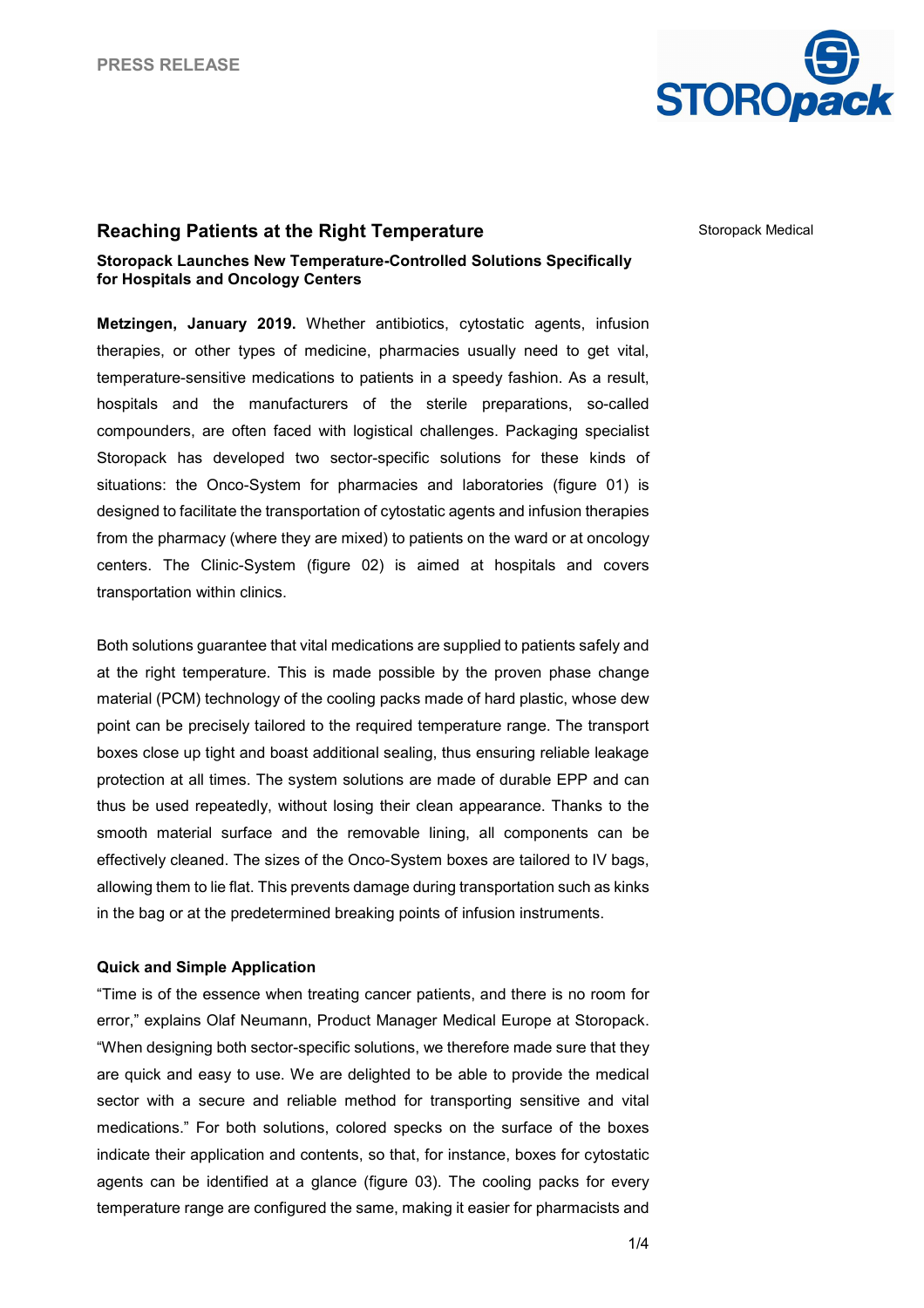

clinicians to use and pack the boxes. What's more, the system solutions consist of a small number of coordinated components that can be used repeatedly and, if necessary, reordered individually at any time. If the box needs to be replaced, the cooling packs and closures can still be used. Both the Onco-System and Clinic-System are now available in two different sizes: the Onco-System comes with a useful volume of either 17 liters or 30 liters; with the Clinic-System, customers can choose between a useful volume of either 12 liters or 27 liters.



**Figure 01:** The Onco-System, the new sector-specific solution for pharmacies and laboratories, is designed to facilitate the transportation of cytostatic agents and other vital, temperature-sensitive medications in IV bags. **Image: Storopack**



**Figure 02:** The Clinic-System is suitable for the temperature-controlled transportation of vital, temperature-sensitive medications within hospitals. **Image: Storopack**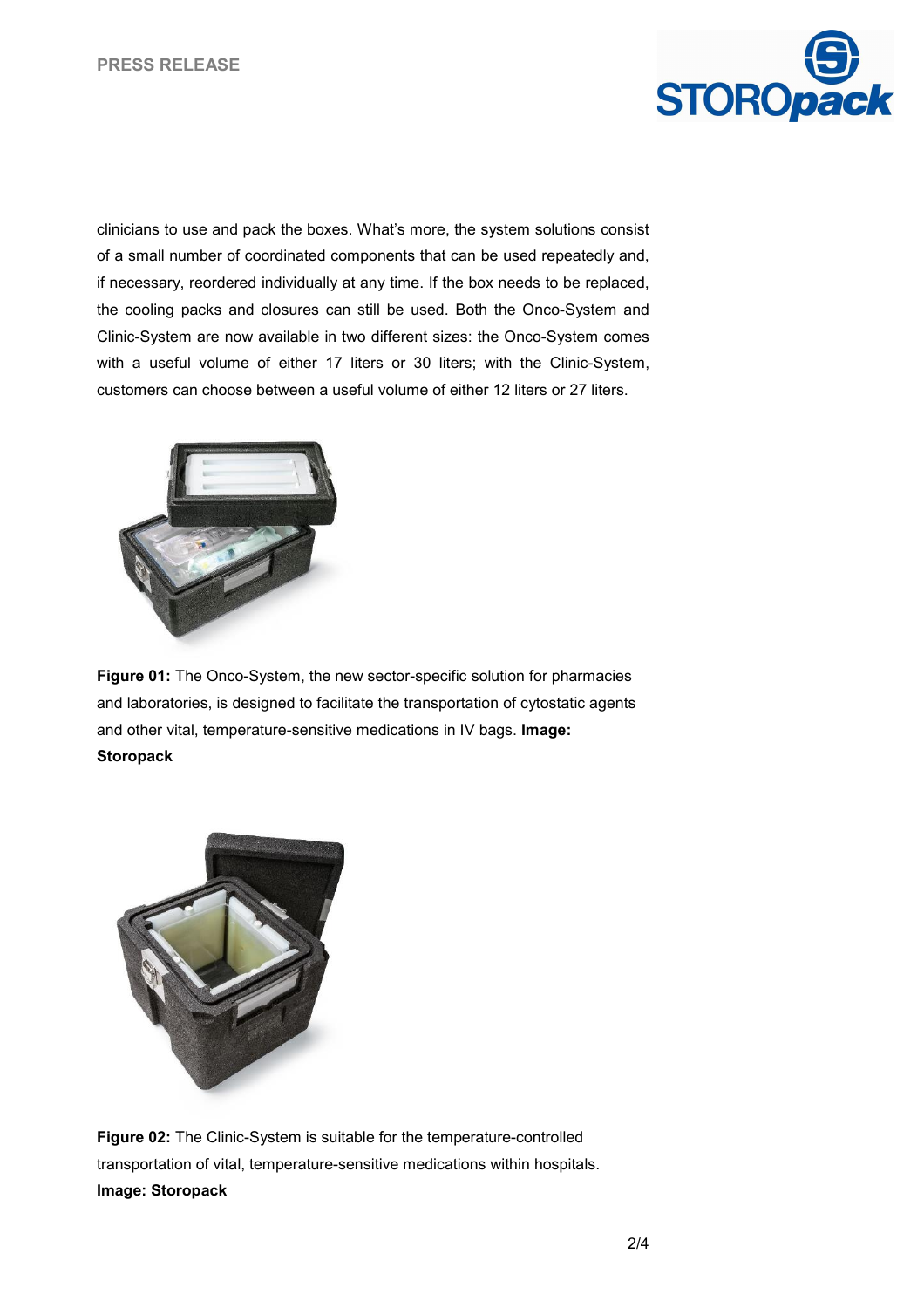



**Figure 03:** For both solutions, colored specks on the surface of the boxes indicate their application and contents, so that, for instance, boxes for cytostatic agents can be identified at a glance. **Image: Storopack**

\* \* \*

Storopack press releases and printable image data also available on the internet at [www.storopack.com](http://www.storopack.com/) and [www.cc-stuttgart.de/presseportal.](http://www.cc-stuttgart.de/presseportal) Images are free for editorial use with a mention of the source.

#### **About Storopack**

Storopack was founded as a family business in 1874 and has operated as Storopack Hans Reichenecker GmbH based in Metzingen, Germany, since 1959. As a specialist for protective packaging, the globally active company group Storopack is organised in the two business areas of Molding and Packaging. The Molding division, with certified production locations in Europe and China, supplies made-to-measure protective packaging and technical form parts in expanded foams for various areas of industry. The Packaging division supplies flexibly applicable protective packaging with air cushions, paper pads, PU foam packaging systems and pourable padding materials and is represented by its own production locations and branch offices in Europe, North America, South America, Asia and Australia. 2,500 members of staff work for Storopack worldwide. In the year 2017, Storopack generated sales of 454 million Euros. The products are available in more than 50 countries. Further information o[n www.storopack.com](http://www.storopack.com/)

#### **Press Contact:**

Astrid Winkeler Storopack Hans Reichenecker GmbH Untere Rietstraße 30

René Jochum / Miriam Oser-Soto Communication Consultants GmbH Breitwiesenstraße 17